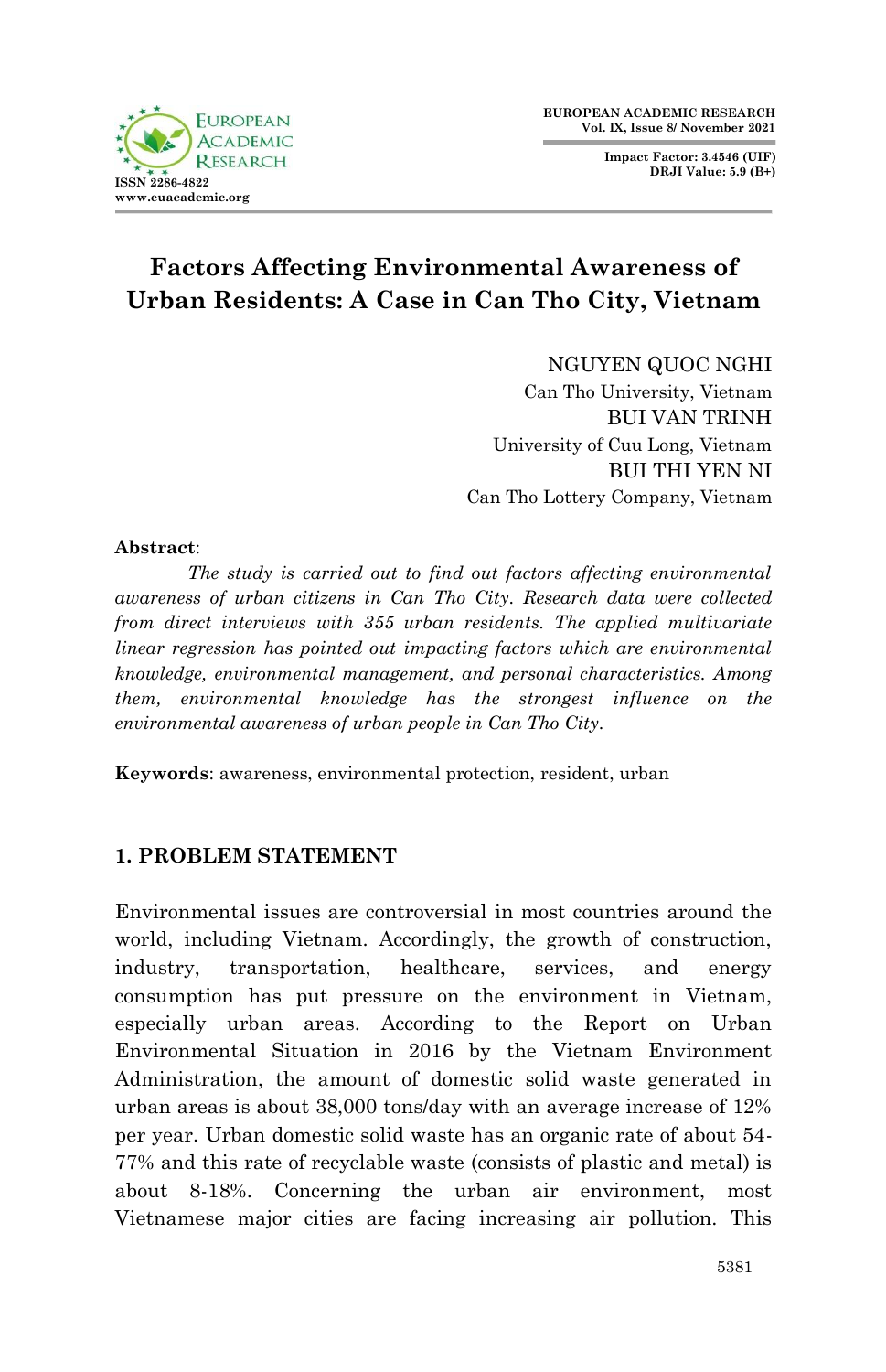situation mainly results from inner-city manufacturing establishments, transportations, and construction. Besides, waste from residential activities and economic development activities cause water pollution. Environmental pollution negatively impacts public health, people's daily life, urban aesthetic as well as causes socioeconomic problems. As presented by Zhou (2013), one of the causes of environmental pollution is people's limited awareness. Therefore, raising environmental awareness is extremely necessary. The study "Factors affecting environmental awareness of urban residents" is performed. The research results are a scientific basis for environmental management agencies to refer to and make appropriate action programs in the future.

# **2. THEORETICAL FRAMEWORK AND RESEARCH MODEL**

An ecosystem is a community of inorganic components, living organisms, and humans that coexist and develop in a certain space and time (Ba et al., 2002). Environmental pollution is a violation of environmental standards that alter its nature. They may be direct or indirect changes related to physical/chemical properties, temperature, biology, solvents, radioactive substances, etc. in any component of the environment or the whole environment.

Awareness is considered the decisive factor of ecological restoration and environmental protection (Xu et al., 2013). Accordingly, people with low social status have low environmental awareness, whereas those with high social status have a deeper awareness of environmental degradation (Bayard, 2003). Besides, environmental awareness depends on demographic factors such as age (Ziadat, 2010) and educational background (Wong and Wan, 2008). Environmental education also has an impact on people's perceptions. Kustrová (2012) said that environmental education is essential in raising environmental awareness. With a similar perception, Hailu (2016) argues that limited knowledge affects students' perception of environmental protection negatively. Education programs should focus on improving environmental knowledge (Esa, 2010). Environmental awareness is strongly influenced by information, attitudes, and understanding of the environment (Vicente-Molina et al., 2013). In addition to this, environmental management also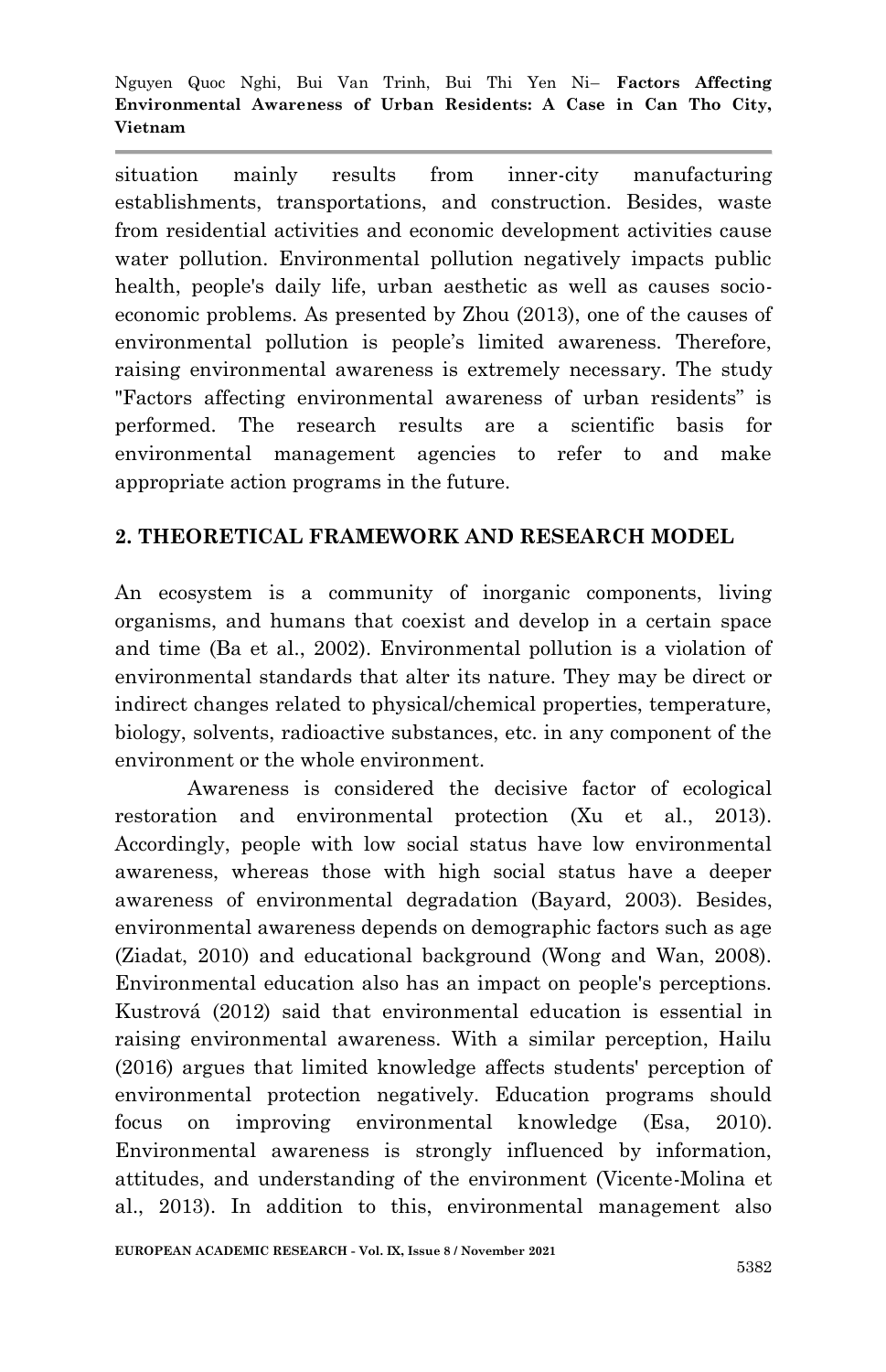improves awareness of environmental protection. According to Hien et al. (2015), strict regulations or propaganda, inspection, and supervision help raise awareness of the environment.

Based on the above arguments, the study used a group discussion with the representatives of 12 households living in urban areas in Ninh Kieu, Cai Rang, and Binh Thuy District. The discussion result has set up research hypotheses and suitable scales for the model. Research hypotheses include the following. H1: Environmental knowledge positively affects urban residents' awareness. H2: Environmental management positively influences awareness level. H3: Personal characteristics beneficially impact environmental perception. Hence, the research model is as below.



**Figure 1: Proposed research model**

| Factor                     | Observed variable                               | Sign            | Scale      | Reference              |
|----------------------------|-------------------------------------------------|-----------------|------------|------------------------|
|                            |                                                 |                 |            | resources              |
|                            | Understand<br>the<br>environment<br>and         | EK1             | Likert 1-  | Kustrová<br>(2012),    |
|                            | environmental pollution.                        |                 | 5          | Hailu (2016), Esa      |
|                            | Understand the causes of pollution.             | EK2             | Likert 1-  | Vicente-<br>$(2010)$ , |
| Environmental              |                                                 |                 | 5          | Molina et al. (2013)   |
| knowledge                  | Understand pollution control solutions.         | EK3             | Likert 1-  |                        |
|                            |                                                 |                 | 5          |                        |
|                            | Take part in environmental education            | EK4             | Likert 1-5 |                        |
|                            | programs.                                       |                 |            |                        |
|                            | Strict regulations on environmental             | EM <sub>1</sub> | Likert 1-  | Hien et al. $(2015)$ ; |
|                            | protection help raise awareness.                |                 | 5          | Zhou, (2013).          |
|                            | Campaigns<br>and<br>propaganda<br>on            | EM2             | Likert 1-  |                        |
|                            | environmental protection help raise             |                 | 5          |                        |
| Environmental              | people's awareness.                             |                 |            |                        |
| management                 | Regular inspection and supervision raise        | EM <sub>3</sub> | Likert 1-  |                        |
|                            | environmental perception.                       |                 | 5          |                        |
|                            | Protecting the environment is a social          | EM4             | Likert 1-  |                        |
|                            | responsibility.                                 |                 | 5          |                        |
|                            | The higher the education level, the             | PC1             | Likert 1-  | Wan<br>Wong<br>and     |
| Personal<br>characteristic | better awareness of environmental               |                 | 5          | Ziadat<br>(2008).      |
|                            | protection.                                     |                 |            | (2010),<br>Bayard      |
|                            | <b>Residents</b><br>life<br>who<br>have<br>more | PC2             | Likert 1-  | (2003)                 |
|                            | experiences have higher environmental           |                 | 5          |                        |
|                            | awareness.                                      |                 |            |                        |
|                            | Residents with more social relationships        | PC <sub>3</sub> | Likert 1-  |                        |

**Table 1: Interpretation of the variables in the research model**

**EUROPEAN ACADEMIC RESEARCH - Vol. IX, Issue 8 / November 2021**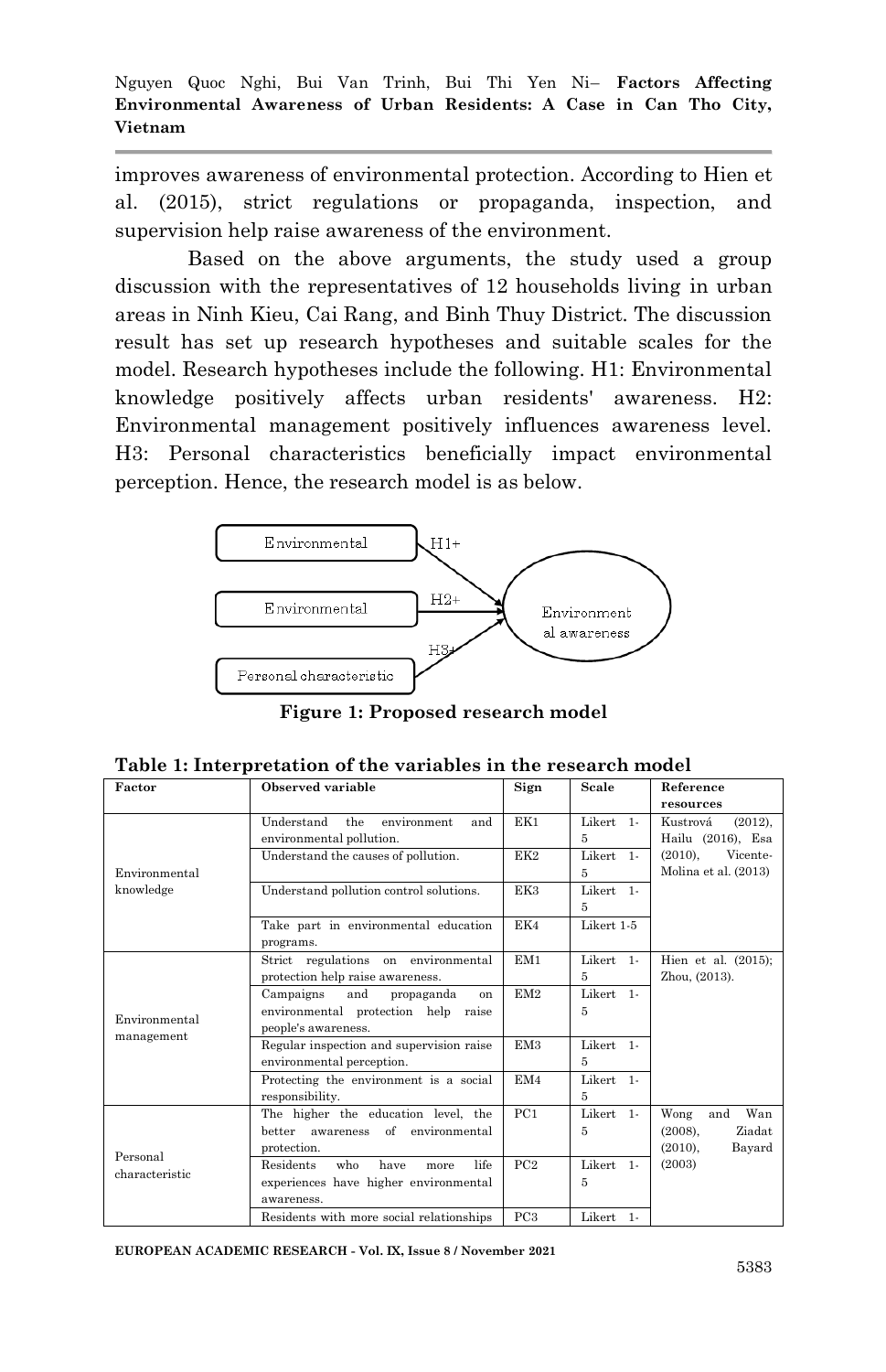|                            | achieve a high awareness level.          |                 | 5         |                       |
|----------------------------|------------------------------------------|-----------------|-----------|-----------------------|
|                            | People with high social status are more  | PC <sub>4</sub> | Likert 1- |                       |
|                            | aware of environmental protection.       |                 | 5         |                       |
| Environmental<br>awareness | Polluted environment affects health.     | EA1             | Likert 1- | Xu et<br>al.<br>2013: |
|                            |                                          |                 | 5         | Zhou<br>(2013),       |
|                            | All individuals and organizations<br>are | EA <sub>2</sub> | Likert 1- | Bayard (2003), Ba     |
|                            | for<br>the<br>responsible<br>protecting  |                 | 5         | ett al. (2002).       |
|                            | environment.                             |                 |           |                       |
|                            | Protecting the environment is an urgent  | EA3             | Likert 1- |                       |
|                            | issue.                                   |                 | 5         |                       |
|                            | A green and clean environment makes      | EA4             | Likert 1- |                       |
|                            | life happier.                            |                 | 5         |                       |

# **3. RESEARCH METHODOLOGY**

# **3.1 Analytical method**

The quantification of impacting factors to the environmental awareness of urban citizens runs in a three-step order: (1) Cronbach's alpha analysis to test the reliability of the observed variables; (2) Exploratory Factor Analysis (EFA) to group observed variables into statistically significant factors ensuring the suitability of market data; (3) Multivariate linear regression to identify factors affecting the awareness of environmental protection.

# **3.2. Data collection method**

This study uses non-probability sampling that is the convenient sampling to collect data. Tabachnick and Fidell (2007), Green (1991) argued that the suitable sample size for multivariate regression should be  $N = 50 + 8$ <sup>\*</sup>m, where m is the number of independent variables. According to Hair et al. (2006), the suitable size of research observations in EFA is  $N > 5*x$  (x: is the total number of observed variables). The study interviewed 355 people in urban areas of Ninh Kieu, Cai Rang, and Binh Thuy District to achieve representativeness. Thus, the sample size of the study is appropriate for the hypothesis test.

| No.<br><b>Survey locations</b> |                           | Number of<br>observations | Frequency (%) |  |
|--------------------------------|---------------------------|---------------------------|---------------|--|
|                                | Ninh Kieu District        | 135                       | 38.03         |  |
| 2                              | Cai Rang District         | 113                       | 31.83         |  |
| 3                              | <b>Binh Thuy District</b> | 107                       | 30.14         |  |
|                                | Total                     | 355                       | 100.00        |  |

|  |  |  |  | Table 2: Sample size description |
|--|--|--|--|----------------------------------|
|--|--|--|--|----------------------------------|

**EUROPEAN ACADEMIC RESEARCH - Vol. IX, Issue 8 / November 2021**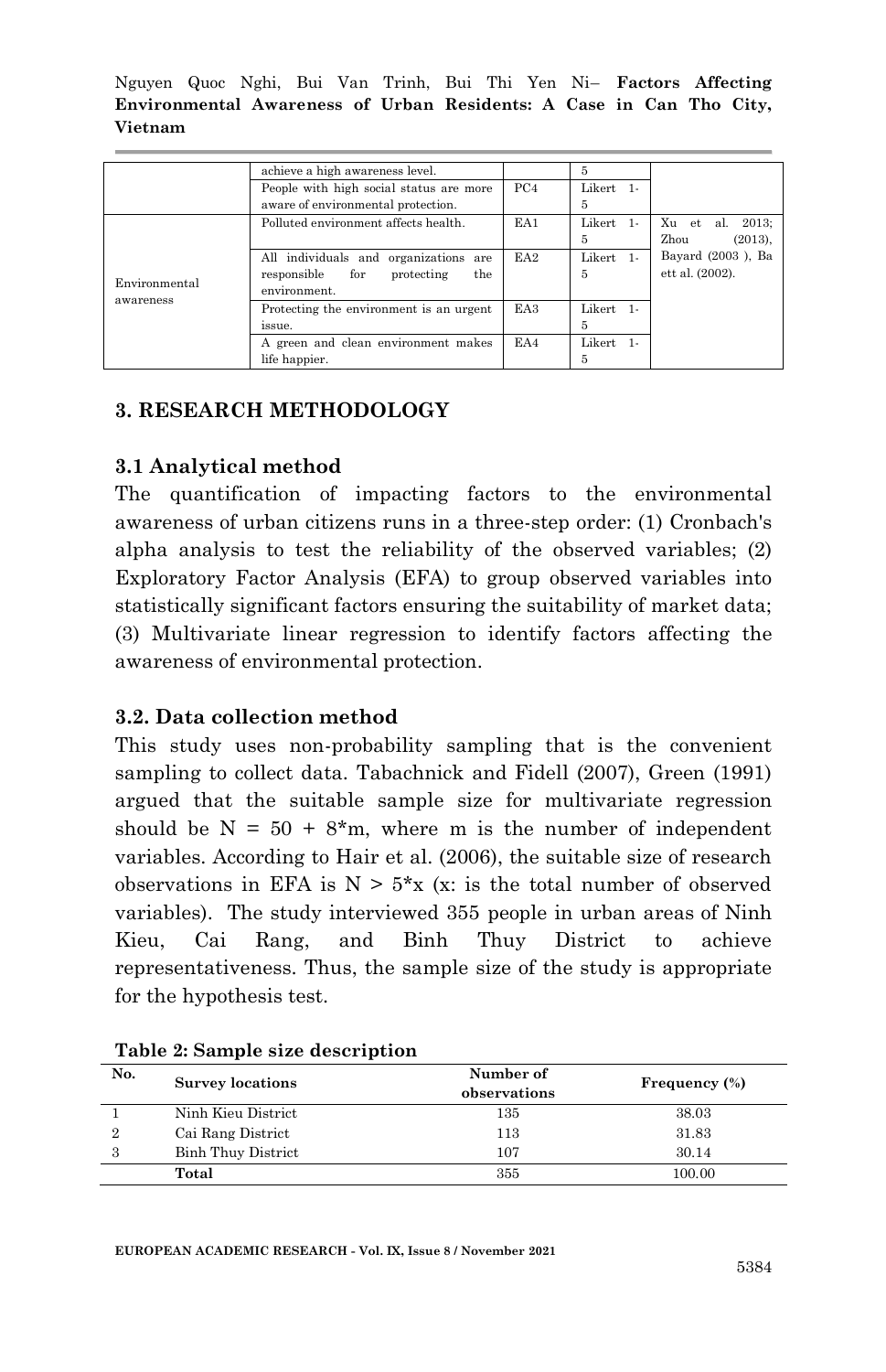## **4. RESEARCH RESULTS AND DISCUSSIONS**

## **4.1. Scale reliability test**

The study runs Cronbach's alpha analysis to test the internal correlation of variables. The result shows that all scales have Cronbach's alpha values greater than 0.6. The corrected item-total correlation of each variable is higher than 0.3. Therefore, no variable is excluded from the research model (Peterson, 1994; Slater, 1995). All scales are satisfactory and used for further exploratory factor analysis.

| Factor                   | Number of<br>variables | Min corrected<br>item-total<br>correlation | Cronbach's<br>alpha |
|--------------------------|------------------------|--------------------------------------------|---------------------|
| Environmental knowledge  | 4                      | 0.418                                      | 0.692               |
| Environmental management | 4                      | 0.534                                      | 0.792               |
| Personal characteristic  |                        | 0.550                                      | 0.797               |
| Environmental awareness  |                        | 0.552                                      | 0.798               |

#### **Table 3: Reliability test result**

## **4.2 Exploratory factor analysis (EFA)**

According to the EFA result for independent variables (environmental knowledge, environmental management, and personal characteristic), coefficients are guaranteed. The significance level (Sig.) is less than 0.05, KMO =  $0.823$  (from 0 to 1), factor loading values are all greater than 0.5, total variance explained is  $59.6\% > 50\%$ . This finding proves that the research data is consistent (Anderson and Gerbing, 1988). The analysis result forms three factors, namely F1, F2, and F3. Proposed factors remain the same, so there is no change in their names. Similarly, the EFA applied for the measurement variable (environmental awareness) gave a satisfactory result. The Sig. was less than 0.05; KMO =  $0.717$  (in the range of 0 to 1); factor loading values of variables are greater than 0.5; total variance explained reaches  $62.43\% > 50\%$ . This means the research data is consistent (Anderson and Gerbing, 1988). As a result, the analysis results form one factor which is environmental awareness (F4). All factors are in the table below.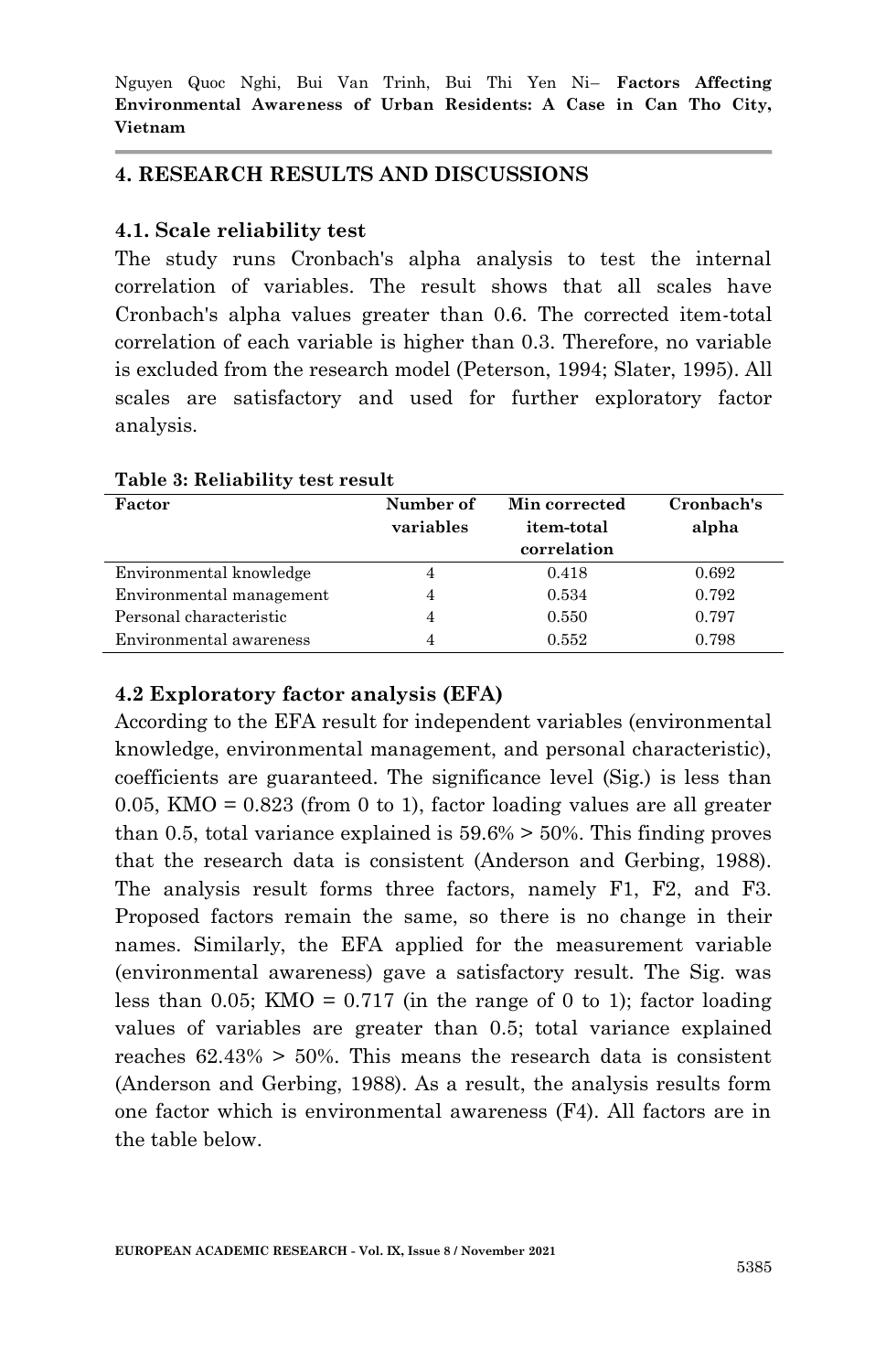| Table 4: Factors formed from the EFA result |                                 |                          |  |  |
|---------------------------------------------|---------------------------------|--------------------------|--|--|
| Sign                                        | Observed variable               | Factor                   |  |  |
| F1                                          | 4 variables: EK1, EK2, EK3, EK4 | Environmental knowledge  |  |  |
| F2                                          | 4 variables: EM1, EM2, EM3, EM4 | Environmental management |  |  |
| F3                                          | 4 variables: PC1, PC2, PC3, PC4 | Personal characteristic  |  |  |
| F7                                          | 4 variables: EA1, EA2, EA3, EA4 | Environmental awareness  |  |  |

**Table 4: Factors formed from the EFA result**

#### **4.3 Multiple linear regression**

Based on the table, the adjusted  $\mathbb{R}^2$  receives the value of 40.3%, which proves that factors in the model explained 40.3% of the environmental awareness. The value of Sig.F is much smaller than the significance level  $α = 5%$ , so the suggested regression model is significant. Durbin-Watson =  $1.908$  and VIF < 4, which means that there is no autocorrelation and multicollinearity.

| Factor                   | Standardized<br>coefficients | Sig.  | Variance<br>inflation<br>factor (VIF) | Hypothesis                |
|--------------------------|------------------------------|-------|---------------------------------------|---------------------------|
| Environmental knowledge  | 0.484                        | 0.000 | 1.000                                 | H1: accepted              |
| Environmental management | 0.297                        | 0.000 | 1.000                                 | H <sub>2</sub> : accepted |
| Personal characteristic  | 0.293                        | 0.000 | 1.000                                 | H <sub>3</sub> : accepted |
| Adjusted $\mathbb{R}^2$  |                              |       |                                       | 0.403                     |
| Durbin-Watson stat       |                              |       |                                       | 1.908                     |
| Sig.F                    |                              |       |                                       | 0.000                     |

Table 5 shows that independent variables in the model are statistically significant at the level of 1%. Environmental knowledge, environmental management, and personal characteristic are all positively correlated with environmental awareness. The impact level of each factor is explained below.

Hypothesis H1: Environmental knowledge positively affects environmental awareness with a standardized estimate value of 0.484 at a 1% significance level. These numbers present the key role of environmental education in raising urban residents' awareness of environmental protection.

Hypothesis H2: Environmental management (standardized estimate value is  $0.297$  and Sig.  $= 1\%$  puts a beneficial impact on environmental awareness. It reveals that the more effective the management and control activities, the higher awareness of environmental protection.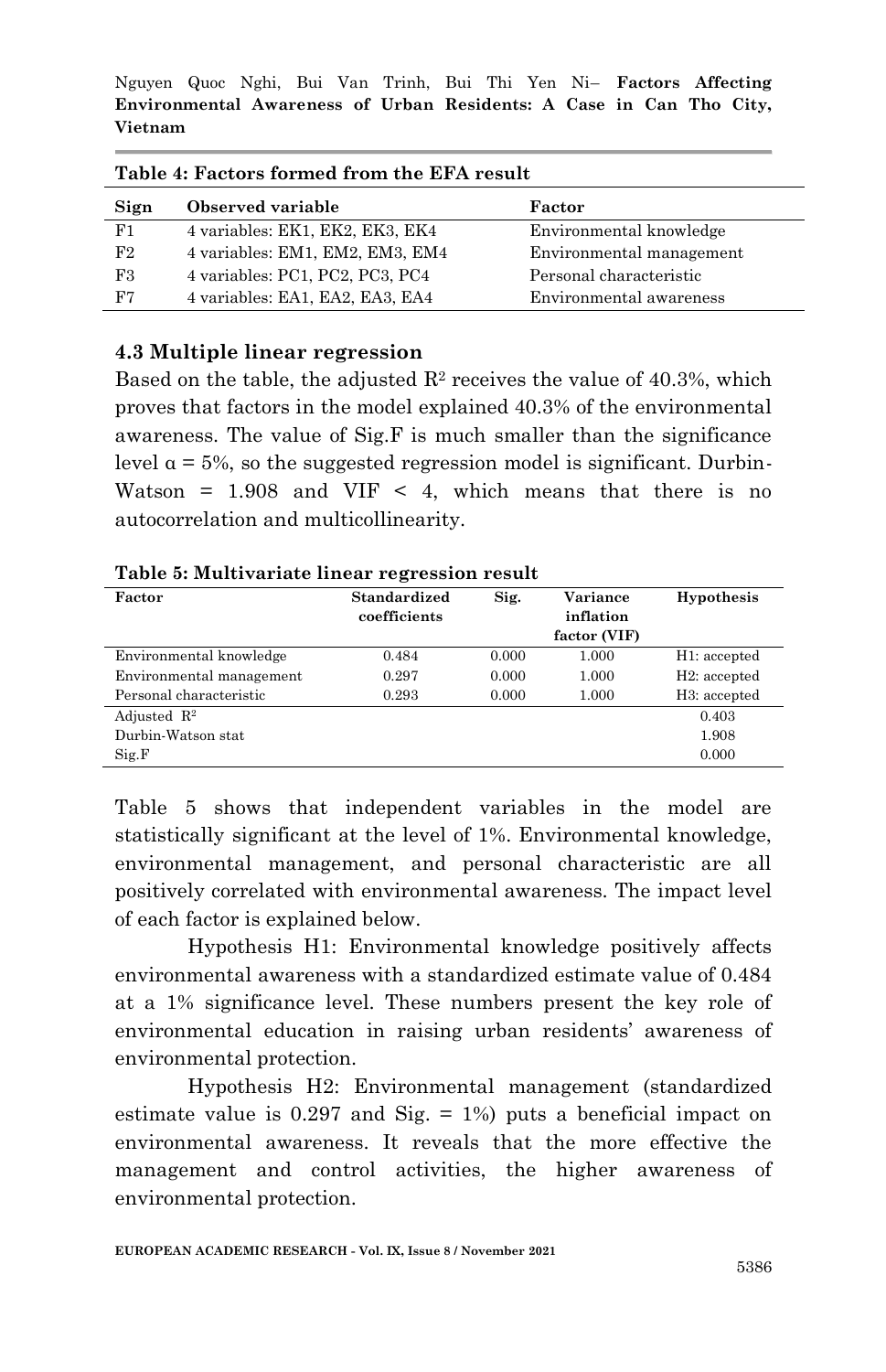Hypothesis H3: Personal characteristics positively influence awareness of environmental protection. Its standardized estimate value reaches 0.293 at a significance level of 1%. These results have proven that education levels, life experiences, social relationships, and social status positively impact environmental awareness.

## **5. CONCLUSION AND IMPLICATIONS**

Overall, the study has pointed out factors affecting the environmental awareness of people in urban areas. They are environmental knowledge, environmental management, and personal characteristics. In particular, the first factor has the strongest influence degree. From the above results, some policy implications are proposed to raise residents' awareness. Firstly, improving the quality of environmental education programs. Secondly, building action programs environmental management and control. Thirdly, encouraging citizens to enhance and share knowledge about urban environmental protection.

#### **REFERENCES**

- 1. Anderson, J. C., & Gerbing, D. W. (1988). Structural equation modeling in practice: A review and recommended two-step approach. *Psychological Bulletin*, *103*(3), 411-423.
- 2. Ba, L. H., Hieu, V. C., & Long, V. D. (2002). *Environmental resources and sustainable development.* Hanoi: Science and Technics Publishing House.
- 3. Bayard, B. (2003). Environmental self-efficacy and behavior of limitedresource farmers in Haiti.
- 4. Esa, N. (2010). Environmental knowledge, attitude, and practices of student teachers. *International Research in Geographical and Environmental Education*, *19*(1), 39-50.
- 5. Green, S. B. (1991). How many subjects does it take to do a regression analysis? *Multivariate behavioral research*, *26*(3), 499-510.
- 6. Hailu, F. (2016). Knowledge, Attitudes, and Practice of Bahir Dar University Undergraduate Students towards Environmental Issues. *Eastern Africa Social Science Research Review*, *32*(2), 87-102.
- 7. Hair, J. F., Black, W. C., Babin, B. J., Anderson, R. E., & Tatham, R. (2006). *Multivariate data analysis.* Upper Saddle River.
- 8. Hien N. T. T., An, D. H., Trang, H. M. (2015). Knowledge, attitude, and practice on environment and health of Thang Long University students. *Scientific research.* Thang Long University.